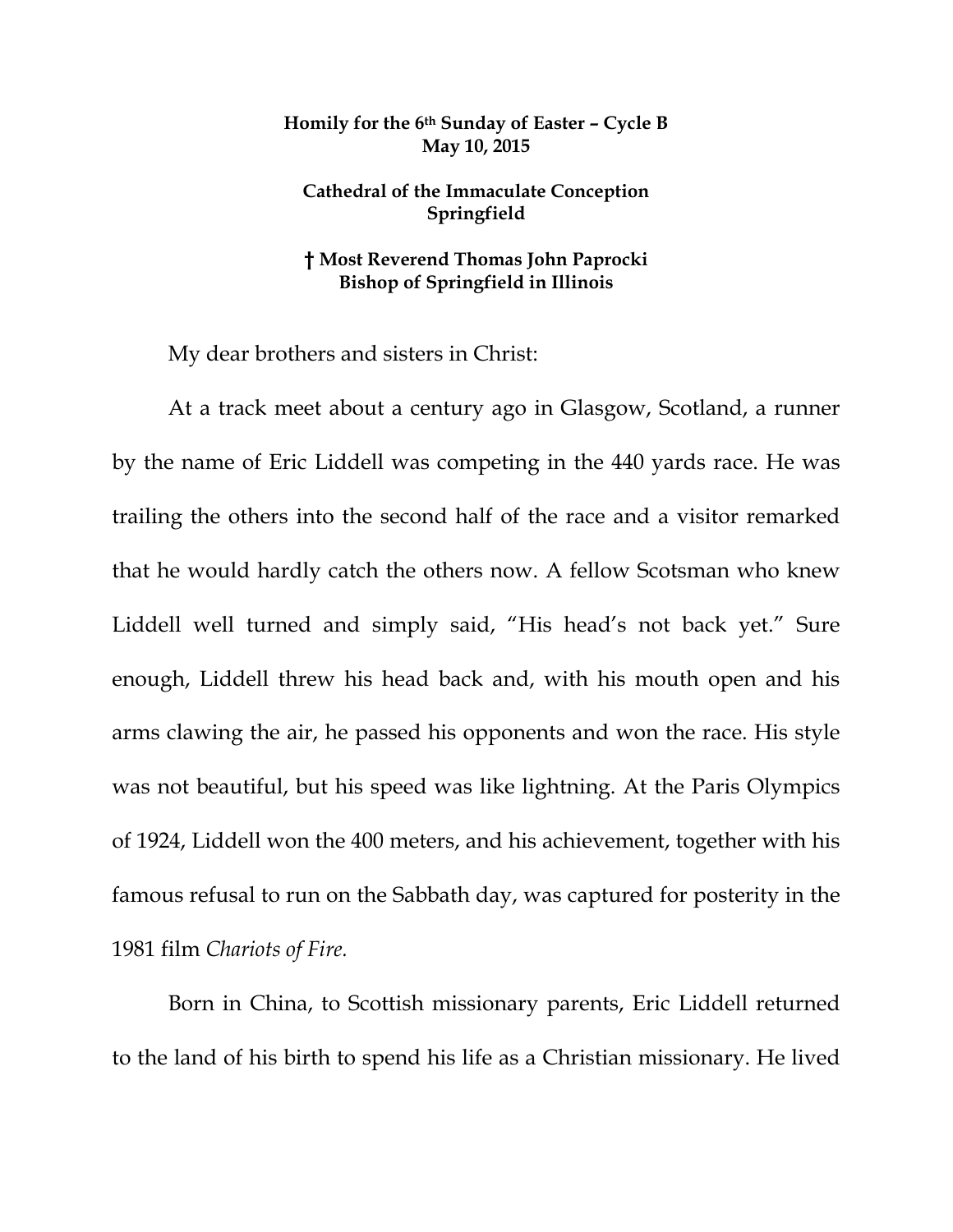and worked there for twenty years. He married and had three daughters, and devoted his life to spreading the love of God, which he had found in Jesus, everywhere he went. Someone who knew him in those years said of him, "He was overflowing with good humor and love for life, and with enthusiasm and charm."

Liddell described his own life as a "complete surrender" to God, and here is a key for helping us to understand what love means and what love asks of us. We cannot all be fast runners like Liddell, but we can learn the love of God, as he did, for love is not a human achievement. It is the gift of God.

Today, in our second reading, we hear one of the most important and powerful teachings that we will ever learn: "God is love" (1 John 4:8). The most startling sign of God's love is the Word-Made-Flesh: the conception, birth, life, passion, death, resurrection and glorification of Jesus Christ, the Son of the living God. That is the love that enables us to love.

In today's Gospel reading, we hear Jesus giving us the commandment to "love one another, as I have loved you" (John 15:12). Love is a response to God's loving us first, and a grace of Christ to love others. It is because we know love that we are able to love.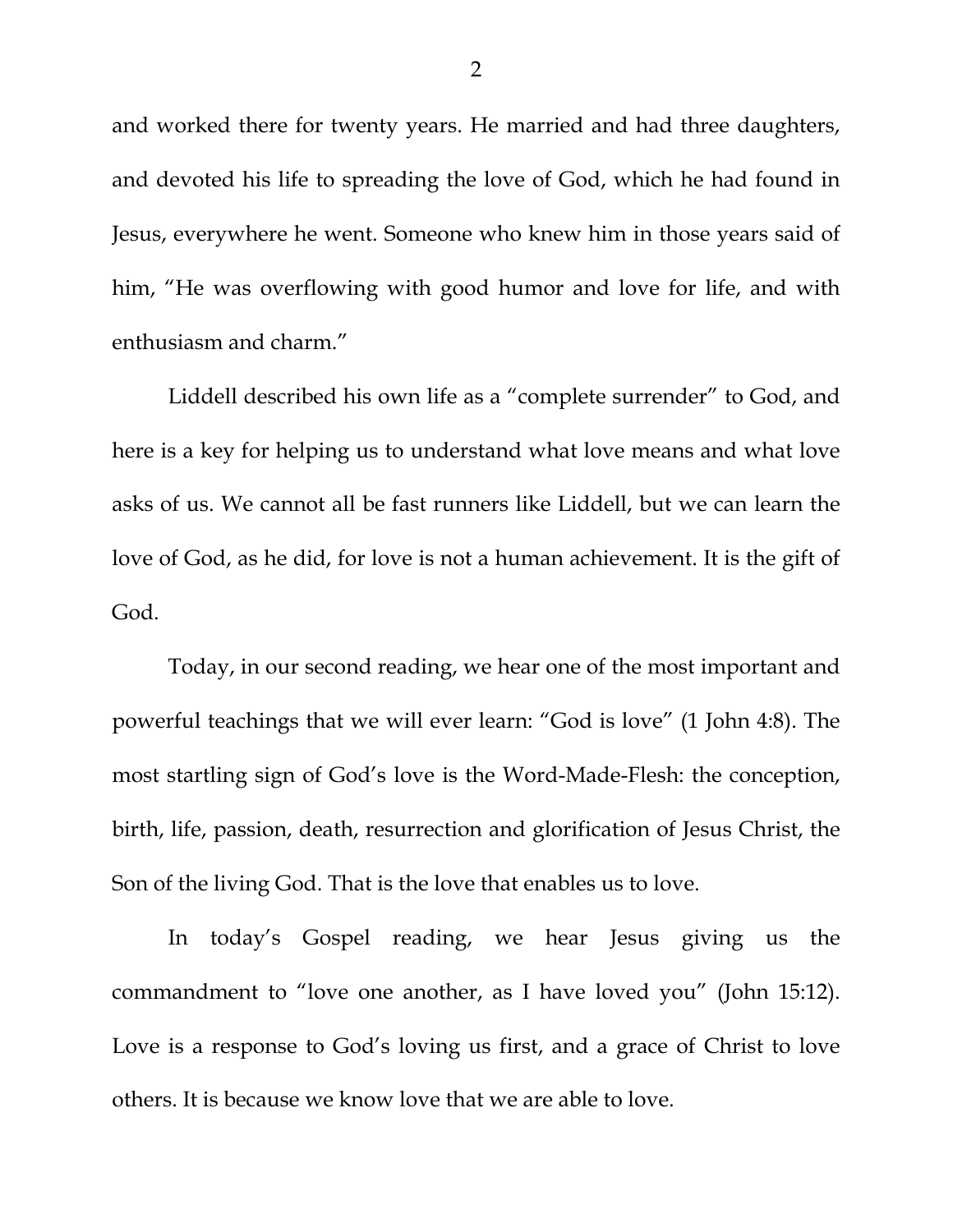At the Paris Olympics in 1924, Eric Liddell ran the 440-yard race holding a piece of paper in his hand with a quotation from the Bible that said, "Those who honor me I will honor." (1 Samuel 2:30). Liddell not only won the race but broke the existing world record with a time of 47.6 seconds. We honor the Lord by the simple and faithful observance of his commandment – "love one another."

As we reflect today on this commandment of love, our country celebrates Mother's Day. The love of a mother for her children and the love of children for their mother is one of the most beautiful ways to live Christ's commandment that we love one another.

In celebration of Mother's Day this year, my brother Joe wrote a wonderful tribute about our mother that I would like to share with you. It is titled, "Veronica: True Icon – A Tribute to My Mom."

One of the great things about getting together as family is either being reminded of or noticing for the first time family resemblances. Oh, there are obvious facial resemblances. But there are also resemblances as far as personalities go. Some resemblances we inherit. Others we choose.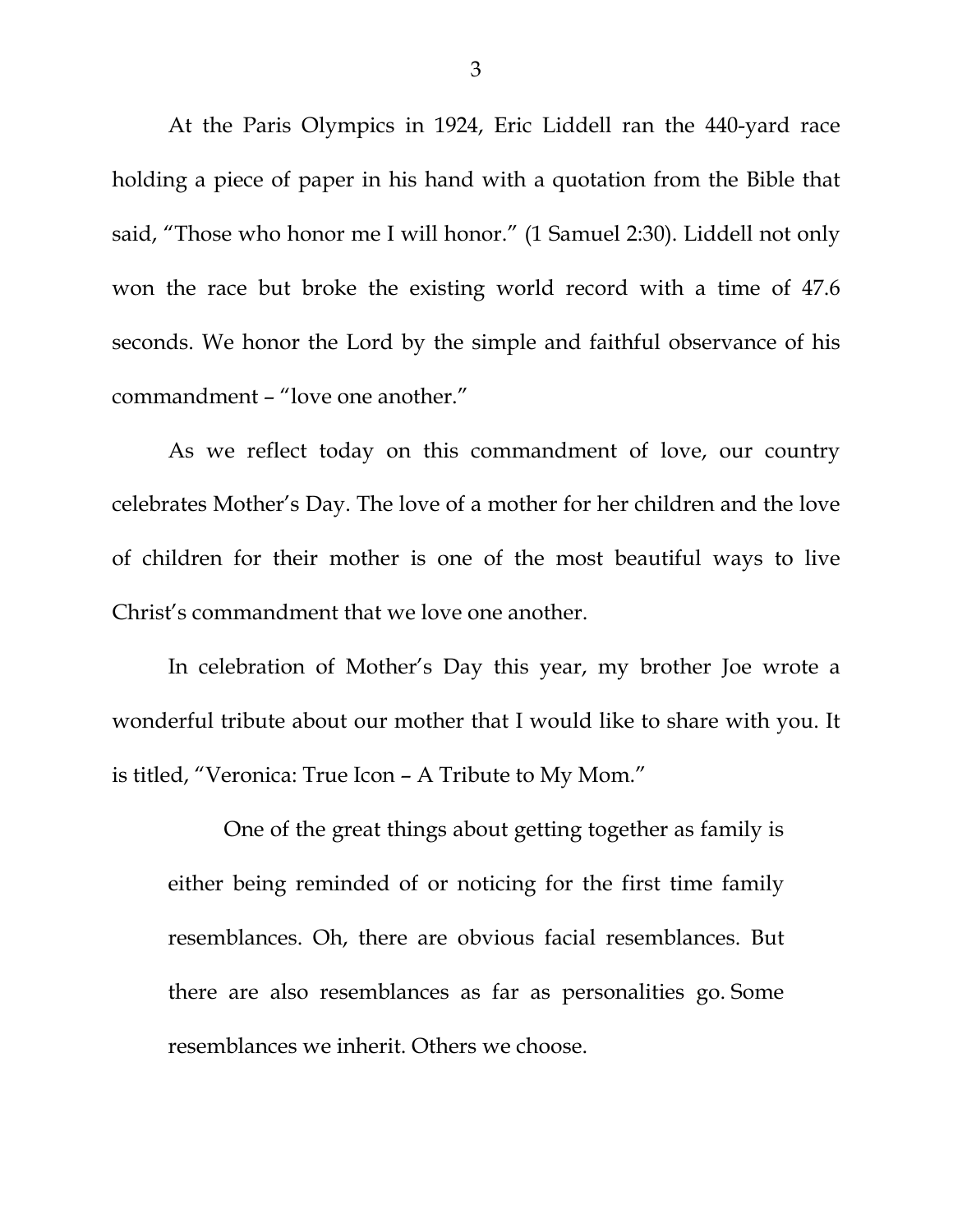Well, when it comes to my mom, Veronica, she no doubt inherited a physical resemblance to her mother Wanda. She had no choice in that matter. But when it came to personality traits, Veronica decided to make some important choices. You see, Mom was not surrounded by the healthiest of personalities. We didn't often hear her stories growing up. We heard a lot of stories about the Paprocki side of the family—stories that were joyful, funny, full of life, and, while filled with references to drugs (we owned a family pharmacy!), were nonetheless positive.

Mom's stories, on the other hand, were always told with a hint of melancholy because most of her stories were rather sad. Her family was very poor; her father was an alcoholic and verbally abusive; her mother suffered from severe depression; her parents neglected to have her and her younger brother Eugene baptized; she had two younger brothers who were lost at birth; her brother Ray became an alcoholic and died at a young age; and, when her little brother Eugene came back from the war, he was never the same and ended up homeless.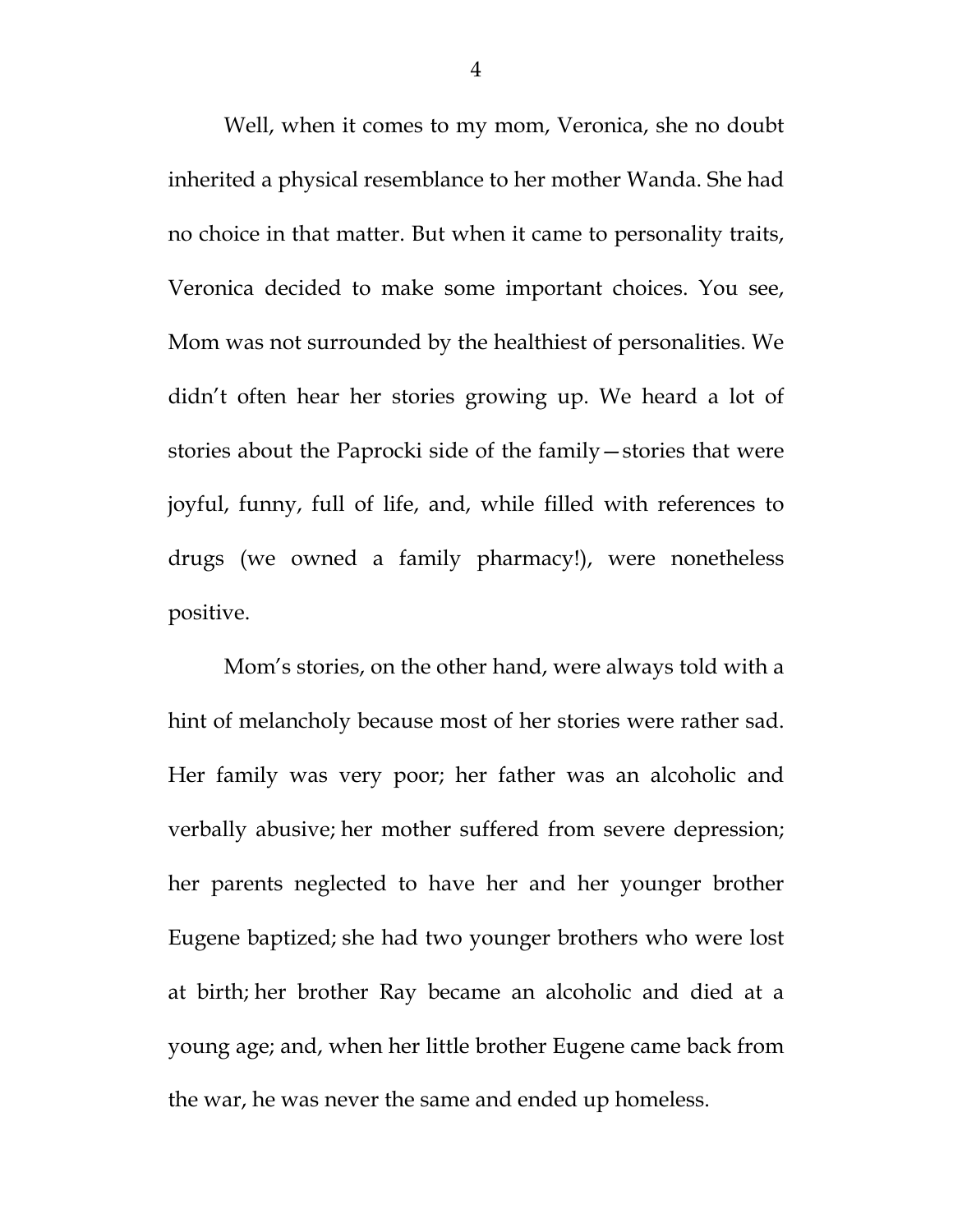Occasionally, Mom would tell these stories. Sad stories. And she would shake her head as if to say, it didn't have to be that way. And I asked her once, how, with all of that sadness and dysfunction, did she turn out to be so positive, so optimistic, so joyful? She said, "I decided I didn't want that. I wanted to be happy."

And so, for 87 years, Veronica has done just that—she has chosen to be happy.

Veronica had a choice to make. She could have chosen to resemble the dysfunction she grew up with and end up seeing the world as full of darkness, sadness, and cruelty, or she could choose to see the world as full of light, hope, and joy. She chose to see the world as God sees it. And as a result of practicing that way of seeing for 87 years, Veronica developed a resemblance to God. She was appropriately named Veronica, which comes from the Latin, *vera iconica*, which means "true image."

According to Christian tradition, as Jesus carried his cross to Calvary, a brave woman stepped through the crowds and,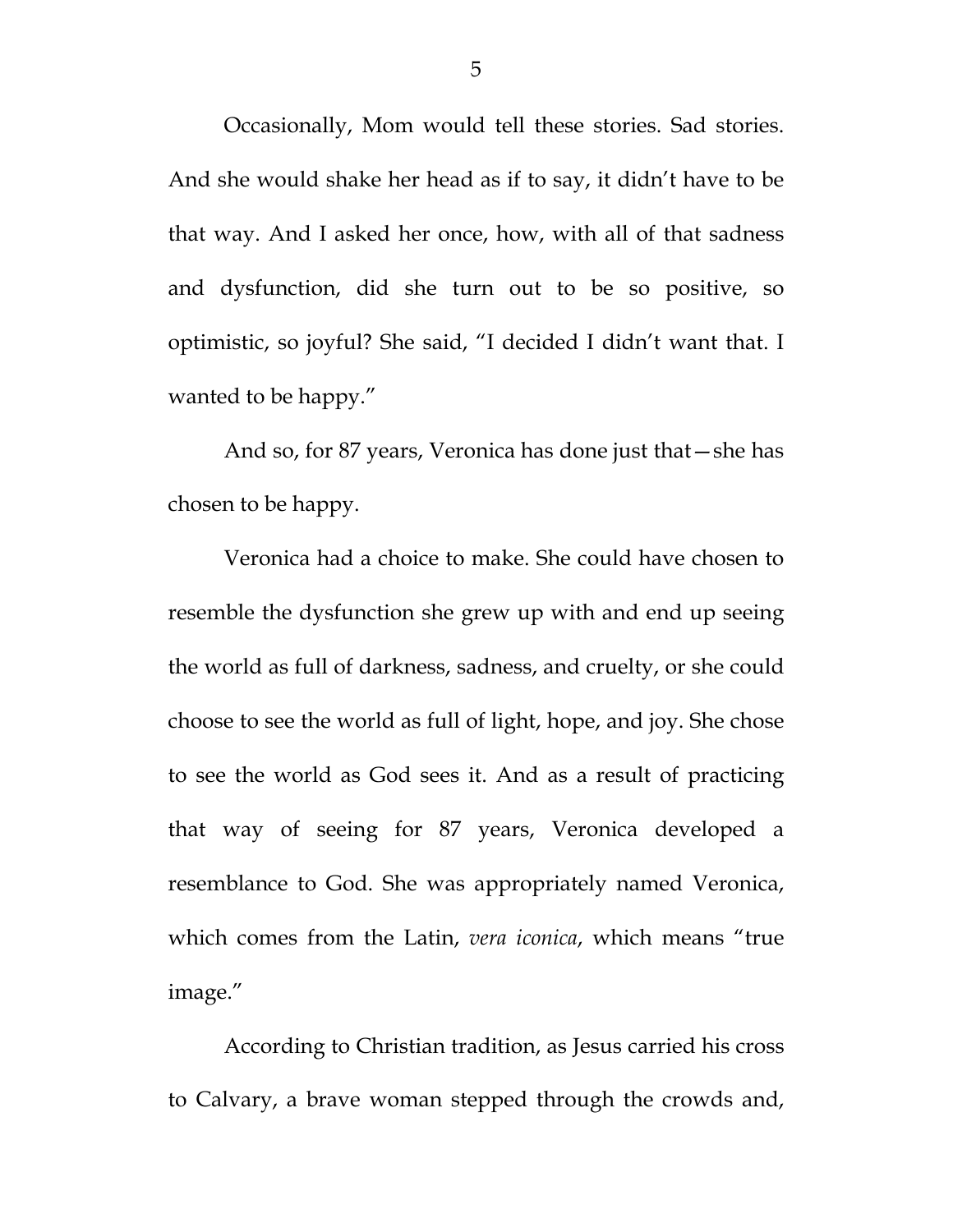when she wiped Jesus' face with a towel, an image of his face was left on the cloth. The woman's name was Veronica—true image. I remember when we would attend the Stations of the Cross on Fridays during Lent and they would announce the sixth station: Veronica wipes the face of Jesus; I had to hold myself back from saying, "That's my mom!"

Veronica is a true icon.

Sacred icons are not just for decoration but are meant to bring people into an encounter with God's presence. Veronica is indeed a true icon. When you are with her, you somehow feel closer to God.

Sacred icons are an experience of the beauty of God. Veronica is indeed a true icon. In her beautiful smile, in her calm, in her joy, and in her love, we all catch a glimpse of God's beauty.

Sacred icons are meant to teach us about our faith. Veronica is a true icon. In her compassion, in her patience, in her selflessness, in her humility, in her gentleness, and in her devotion, we learn what true faith looks like.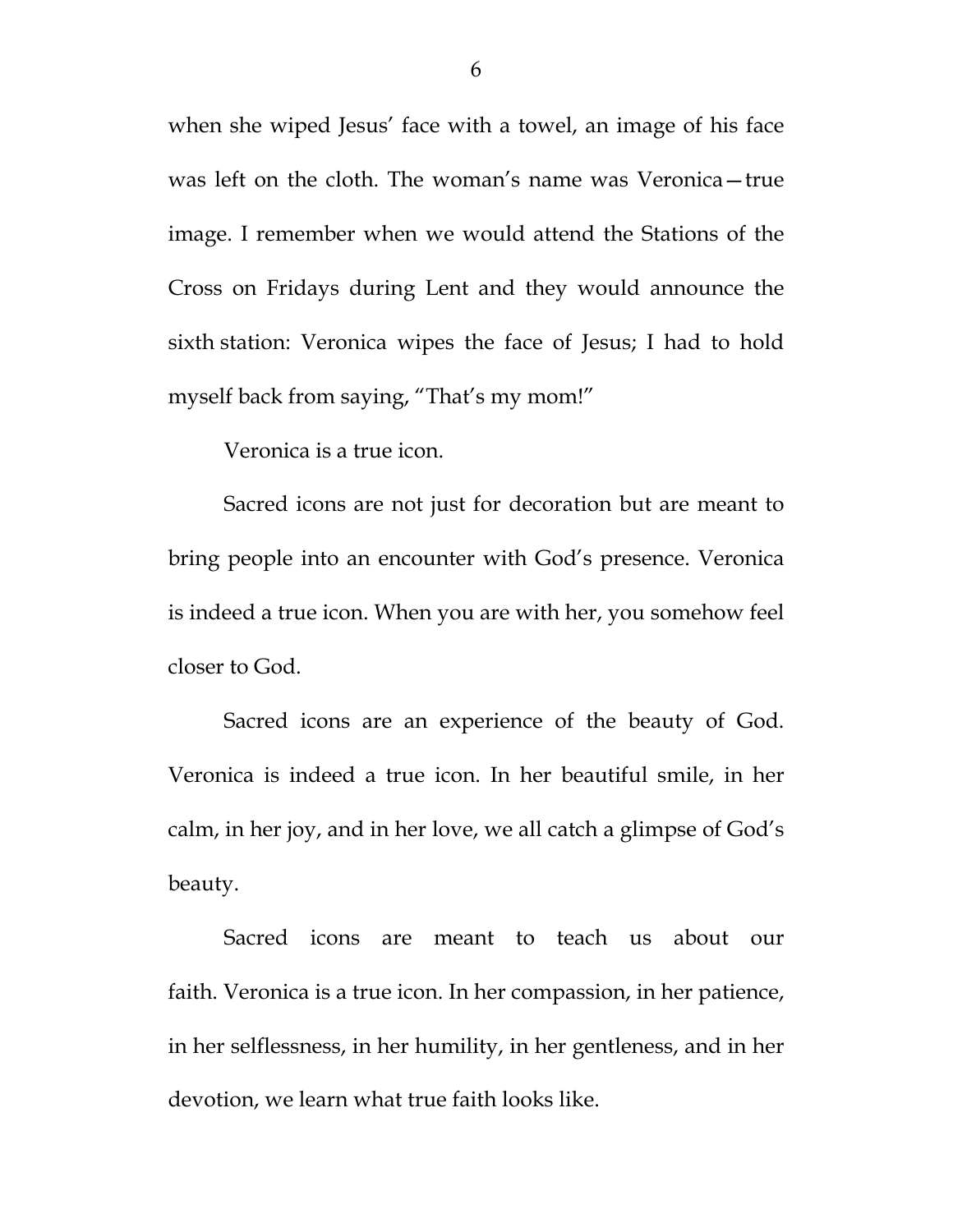Sacred icons are intended to inspire us to imitate the subject of the icon, whether it is Jesus, Mary, or the saints. Veronica is a true icon. In her life and in her very being, she imitates Christ. May each of us in some small way imitate her.

Finally, sacred icons are never signed by the iconographer in recognition that God is the true artist. Veronica is a true icon. It has never been about her.

If Veronica's life teaches us anything, it teaches us that we have a choice as to who we want to resemble. As a child, Veronica looked at the choices being made by people around her and said, "That's not for me." Instead, she looked at the choices her best friend Ramona Pie (short for Pieczynski) and her parents, Mr. and Mrs. Pie had made—a choice to imitate the love and the life of the Trinity—an intimate relationship of joyful, selfless love. Once, when young Veronica snuck into church and saw Mr. and Mrs. Pie go up to Communion, she was curious about what they were receiving. The next day, she asked them, "What do you get when you go up to the priest?"